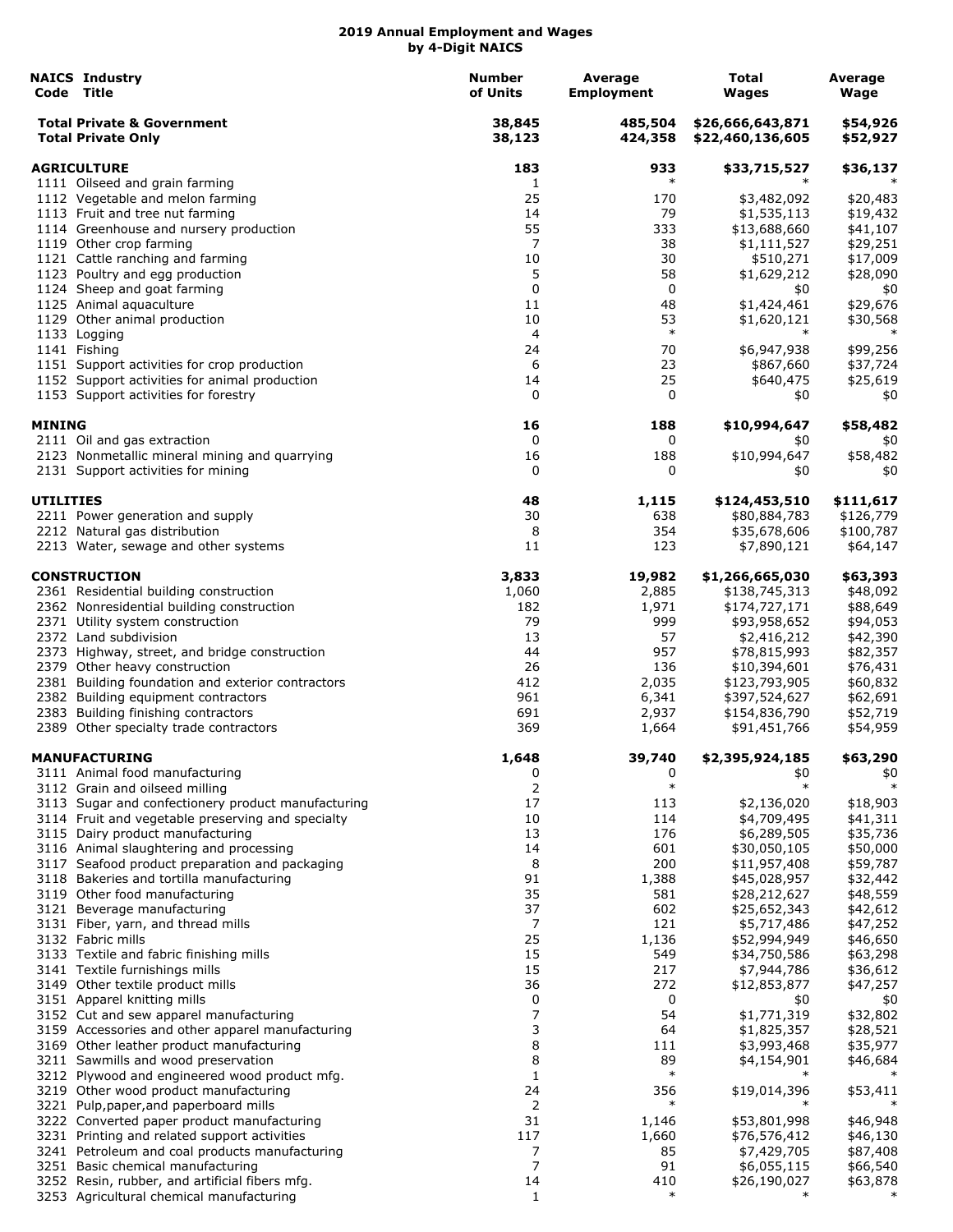| <b>NAICS Industry</b><br>Code Title                                                                    | <b>Number</b><br>of Units | Average<br><b>Employment</b> | <b>Total</b><br>Wages         | Average<br>Wage       |
|--------------------------------------------------------------------------------------------------------|---------------------------|------------------------------|-------------------------------|-----------------------|
| 3254 Pharmaceutical and medicine manufacturing                                                         | 31                        | 1,194                        | \$148,601,992                 | \$124,457             |
| 3255 Paint, coating, and adhesive manufacturing                                                        | 15                        | 70                           | \$4,423,204                   | \$63,189              |
| 3256 Soap, cleaning compound, and toiletry mfg.                                                        | 16                        | 335                          | \$17,144,415                  | \$51,177              |
| 3259 Other chemical product and preparation mfg.                                                       | 16                        | 714                          | \$51,845,741                  | \$72,613              |
| 3261 Plastics product manufacturing                                                                    | 53                        | 1,934                        | \$121,135,081                 | \$62,634              |
| 3262 Rubber product manufacturing                                                                      | 4                         | 157                          | \$8,950,412                   | \$57,009              |
| 3271 Clay product and refractory manufacturing                                                         | $\overline{2}$            | $\ast$                       | $\ast$                        |                       |
| 3272 Glass and glass product manufacturing                                                             | 17                        | 75                           | \$1,840,181                   | \$24,536              |
| 3273 Cement and concrete product manufacturing<br>3279 Other nonmetallic mineral products              | 15<br>20                  | 184<br>397                   | \$9,869,615<br>\$27,585,099   | \$53,639<br>\$69,484  |
| 3311 Iron and Steel Mills and Ferroalloy Manufacturing                                                 | 0                         | 0                            | \$0                           | \$0                   |
| 3312 Steel product mfg. from purchased steel                                                           | 5                         | 67                           | \$4,581,914                   | \$68,387              |
| 3314 Other nonferrous metal production                                                                 | 29                        | 1,129                        | \$68,437,588                  | \$60,618              |
| 3315 Foundries                                                                                         | 20                        | 215                          | \$9,508,055                   | \$44,224              |
| 3321 Forging and stamping                                                                              | 17                        | 378                          | \$21,611,625                  | \$57,174              |
| 3322 Cutlery and handtool manufacturing                                                                | 6                         | 55                           | \$2,350,112                   | \$42,729              |
| 3323 Architectural and structural metals mfg.                                                          | 44                        | 554                          | \$33,726,404                  | \$60,878              |
| 3324 Boiler, tank, and shipping container mfg.                                                         | 8                         | 509                          | \$27,342,502                  | \$53,718              |
| 3325 Hardware manufacturing                                                                            | 7                         | 126                          | \$5,805,038                   | \$46,072              |
| 3326 Spring and wire product manufacturing                                                             | 7                         | 61                           | \$3,879,351                   | \$63,596              |
| 3327 Machine shops and threaded product mfg.                                                           | 70<br>51                  | 1,094                        | \$56,139,849                  | \$51,316              |
| 3328 Coating, engraving, and heat treating metals<br>3329 Other fabricated metal product manufacturing | 31                        | 1,010<br>859                 | \$41,037,839                  | \$40,632              |
| 3331 Agriculture, construction, and mining machinery mfg.                                              | 3                         | 85                           | \$51,672,318<br>\$3,657,629   | \$60,154<br>\$43,031  |
| 3332 Industrial machinery manufacturing                                                                | 26                        | 336                          | \$21,156,017                  | \$62,964              |
| 3333 Commercial and service industry machinery                                                         | 10                        | 302                          | \$20,939,317                  | \$69,335              |
| 3334 HVAC and commercial refrigeration equipment                                                       | 7                         | 504                          | \$36,358,614                  | \$72,140              |
| 3335 Metalworking machinery manufacturing                                                              | 58                        | 509                          | \$26,447,248                  | \$51,959              |
| 3336 Turbine and power transmission equipment mfg.                                                     | 0                         | 0                            | \$0                           | \$0                   |
| 3339 Other general purpose machinery manufacturing                                                     | 20                        | 190                          | \$10,638,883                  | \$55,994              |
| 3341 Computer and peripheral equipment mfg.                                                            | 6                         | 106                          | \$14,555,575                  | \$137,317             |
| 3342 Communications equipment manufacturing                                                            | 11                        | 342                          | \$36,255,270                  | \$106,010             |
| 3343 Audio and video equipment manufacturing                                                           | 1                         | $\ast$                       | $\ast$                        | $\ast$                |
| 3344 Semiconductor and electronic component mfg.                                                       | 23                        | 691                          | \$50,166,357                  | \$72,600              |
| 3345 Electronic instrument manufacturing                                                               | 53                        | 2,688<br>$\ast$              | \$233,099,472<br>$\ast$       | \$86,719              |
| 3346 Magnetic media manufacturing and reproducing                                                      | $\overline{2}$<br>11      |                              |                               |                       |
| 3351 Electric lighting equipment manufacturing<br>3353 Electrical equipment manufacturing              | 7                         | 182<br>277                   | \$10,480,358<br>\$35,015,258  | \$57,584<br>\$126,409 |
| 3359 Other electrical equipment and component mfg.                                                     | 26                        | 672                          | \$51,945,956                  | \$77,301              |
| 3362 Motor vehicle body and trailer manufacturing                                                      | 4                         | 77                           | \$4,446,260                   | \$57,744              |
| 3363 Motor vehicle parts manufacturing                                                                 | 7                         | 225                          | \$11,086,556                  | \$49,274              |
| 3364 Aerospace product and parts manufacturing                                                         | 0                         | 0                            | \$0                           | \$0                   |
| 3365 Railroad rolling stock manufacturing                                                              | 0                         | 0                            | \$0                           | \$0                   |
| 3366 Ship and boat building                                                                            | 33                        | 5,087                        | \$315,058,393                 | \$61,934              |
| 3369 Other transportation equipment manufacturing                                                      | 0                         | 0                            | \$0                           | \$0                   |
| 3371 Household and institutional furniture mfg.                                                        | 37                        | 244                          | \$10,321,714                  | \$42,302              |
| 3372 Office furniture and fixtures manufacturing                                                       | 28                        | 653<br>$\ast$                | \$36,767,525                  | \$56,306              |
| 3379 Other furniture related product manufacturing                                                     | 1<br>67                   |                              |                               |                       |
| 3391 Medical equipment and supplies manufacturing<br>3399 Other miscellaneous manufacturing            | 183                       | 1,304<br>3,560               | \$89,333,220<br>\$168,349,146 | \$68,507<br>\$47,289  |
|                                                                                                        |                           |                              |                               |                       |
| <b>WHOLESALE TRADE</b>                                                                                 | 2,941                     | 16,590                       | \$1,276,013,223               | \$76,915              |
| 4231 Motor vehicle and parts merchant wholesalers                                                      | 89                        | 858                          | \$38,732,670                  | \$45,143              |
| 4232 Furniture and furnishing merchant wholesalers                                                     | 39                        | 336                          | \$27,031,145                  | \$80,450              |
| 4233 Lumber and construction supply merchant wholesalers                                               | 71                        | 456                          | \$26,148,437                  | \$57,343              |
| 4234 Commercial equip. merchant wholesalers                                                            | 294                       | 1,597                        | \$130,111,372                 | \$81,472              |
| 4235 Metal and mineral merchant wholesalers                                                            | 21                        | 201                          | \$14,632,759                  | \$72,800              |
| 4236 Electric goods merchant wholesalers                                                               | 112                       | 945                          | \$78,106,278                  | \$82,652              |
| 4237 Hardware and plumbing merchant wholesalers                                                        | 95<br>186                 | 690<br>892                   | \$44,687,267<br>\$60,098,009  | \$64,764              |
| 4238 Machinery and supply merchant wholesalers<br>4239 Misc. durable goods merchant wholesalers        | 180                       | 2,139                        | \$148,949,889                 | \$67,374<br>\$69,635  |
| 4241 Paper and paper product merchant wholesalers                                                      | 37                        | 426                          | \$21,529,753                  | \$50,539              |
| 4242 Druggists' goods merchant wholesalers                                                             | 129                       | 520                          | \$62,112,165                  | \$119,446             |
| 4243 Apparel and piece goods merchant wholesalers                                                      | 50                        | 283                          | \$16,270,656                  | \$57,493              |
| 4244 Grocery and related product wholesalers                                                           | 221                       | 2,683                        | \$180,942,193                 | \$67,440              |
| 4245 Farm product raw material merchant wholesalers                                                    | 1                         | $\ast$                       | $\ast$                        |                       |
| 4246 Chemical merchant wholesalers                                                                     | 67                        | 742                          | \$58,872,201                  | \$79,343              |
| 4247 Petroleum merchant wholesalers                                                                    | 19                        | $\ast$                       |                               |                       |
| 4248 Alcoholic beverage merchant wholesalers                                                           | 51                        | 487                          | \$33,342,449                  | \$68,465              |
| 4249 Misc. nondurable goods merchant wholesalers                                                       | 93                        | 547                          | \$25,178,151                  | \$46,030              |
| 4251 Electronic markets and agents and brokers                                                         | 1,195                     | 2,593                        | \$295,316,998                 | \$113,890             |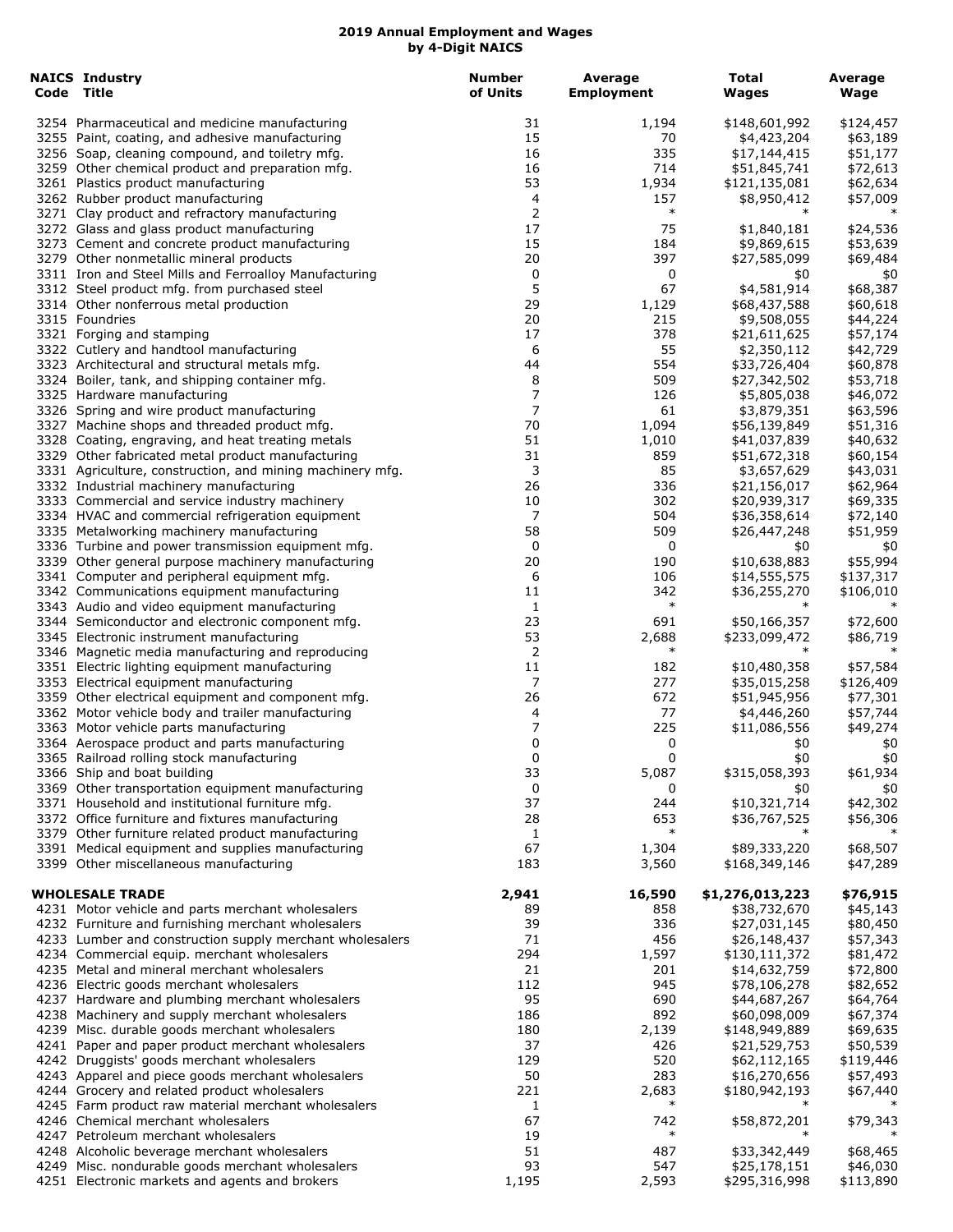| <b>NAICS Industry</b><br>Code Title                              | <b>Number</b><br>of Units | Average<br><b>Employment</b> | <b>Total</b><br><b>Wages</b> | Average<br>Wage |
|------------------------------------------------------------------|---------------------------|------------------------------|------------------------------|-----------------|
| <b>RETAIL TRADE</b>                                              | 3,823                     | 48,014                       | \$1,596,586,802              | \$33,253        |
| 4411 Automobile dealers                                          | 186                       | 4,018                        | \$224,277,117                | \$55,818        |
| 4412 Other motor vehicle dealers                                 | 79                        | 515                          | \$25,799,437                 | \$50,096        |
| 4413 Auto parts, accessories, and tire stores                    | 163                       | 1,539                        | \$53,077,170                 | \$34,488        |
| 4421 Furniture stores                                            | 63                        | 520                          | \$25,067,581                 | \$48,207        |
| 4422 Home furnishings stores                                     | 90                        | 840                          | \$28,749,107                 | \$34,225        |
| 4431 Electronics and appliance stores                            | 161                       | 1,177                        | \$57,243,846                 | \$48,635        |
| 4441 Building material and supplies dealers                      | 159                       | 3,456                        | \$129,890,603                | \$37,584        |
| 4442 Lawn and garden equipment and supplies stores               | 59                        | 350                          | \$12,541,942                 | \$35,834        |
| 4451 Grocery stores                                              | 328                       | 9,180                        | \$243,647,272                | \$26,541        |
| 4452 Specialty food stores                                       | 122                       | 940                          | \$24,637,409                 | \$26,210        |
| 4453 Beer, wine, and liquor stores                               | 233                       | 1,480                        | \$38,459,271                 | \$25,986        |
| 4461 Health and personal care stores                             | 425                       | 4,819                        | \$218,441,343                | \$45,329        |
| 4471 Gasoline stations                                           | 307                       | 2,091                        | \$61,375,130                 | \$29,352        |
| 4481 Clothing stores                                             | 313                       | 2,979                        | \$61,810,202                 | \$20,749        |
| 4482 Shoe stores                                                 | 56                        | 561                          | \$12,925,966                 | \$23,041        |
| 4483 Jewelry, luggage, and leather goods stores                  | 84                        | 382                          | \$13,446,937                 | \$35,201        |
| 4511 Sporting goods and musical instrument stores                | 156                       | 1,087                        | \$26,216,943                 | \$24,119        |
| 4512 Book, periodical, and music stores                          | 17                        | 226                          | \$4,069,111                  | \$18,005        |
| 4521 Department stores                                           | 41                        | 3,574                        | \$75,573,858                 | \$21,145        |
| 4529 Other general merchandise stores                            | 150                       | 3,468                        | \$83,413,626                 | \$24,052        |
| 4531 Florists                                                    | 53                        | 220                          | \$4,762,479                  | \$21,648        |
| 4532 Office supplies, stationery, and gift stores                | 121                       | 1,191                        | \$34,409,180                 | \$28,891        |
| 4533 Used merchandise stores                                     | 69                        | 548                          | \$12,236,444                 | \$22,329        |
| 4539 Other miscellaneous store retailers                         | 150                       | 980                          | \$26,852,663                 | \$27,401        |
| 4541 Electronic shopping and mail-order houses                   | 91                        | 572                          | \$26,698,785                 | \$46,676        |
| 4542 Vending machine operators                                   | 21                        | 151                          | \$6,035,539                  | \$39,970        |
| 4543 Direct selling establishments                               | 136                       | 1,150                        | \$64,927,841                 | \$56,459        |
| TRANSPORTATION & WAREHOUSING                                     | 833                       | 10,876                       | \$469,074,792                | \$43,129        |
| 4811 Scheduled air transportation                                | 9                         | 285                          | \$14,123,166                 | \$49,555        |
| 4812 Nonscheduled air transportation<br>4821 Rail Transportation | 17<br>2                   | 96<br>$\ast$                 | \$5,952,514<br>$\ast$        | \$62,005        |
| 4831 Sea, coastal, and Great Lakes transportation                | 9                         | 97                           | \$9,871,788                  | \$101,771       |
| 4832 Inland water transportation                                 | 3                         | 97                           | \$3,925,091                  | \$40,465        |
| 4841 General freight trucking                                    | 225                       | 1,511                        | \$86,460,554                 | \$57,221        |
| 4842 Specialized freight trucking                                | 157                       | 826                          | \$43,611,799                 | \$52,799        |
| 4851 Urban transit systems                                       | 0                         | 0                            | \$0                          | \$0             |
| 4852 Interurban and rural bus transportation                     | 4                         | 71                           | \$4,116,793                  | \$57,983        |
| 4853 Taxi and limousine service                                  | 41                        | 227                          | \$7,982,784                  | \$35,166        |
| 4854 School and employee bus transportation                      | 39                        | 2,376                        | \$63,622,146                 | \$26,777        |
| 4855 Charter bus industry                                        | 5                         | 88                           | \$3,080,124                  | \$35,001        |
| 4859 Other ground passenger transportation                       | 46                        | 172                          | \$5,674,513                  | \$32,991        |
| 4861 Pipeline transportation of crude oil                        | 0                         | 0                            | 0                            | 0               |
| 4862 Pipeline transportation of natural gas                      | 2                         | $\ast$                       | $\ast$                       | $\ast$          |
| 4869 Other pipeline transportation                               | 0                         | 0                            | 0                            | 0               |
| 4871 Scenic and sightseeing transportation, land                 | 4                         | 31                           | \$914,877                    | \$29,512        |
| 4872 Scenic and sightseeing transportation, water                | 42                        | 134                          | \$4,788,547                  | \$35,735        |
| 4879 Scenic and sightseeing transportation, other                | 2                         | $\ast$                       | $\ast$                       |                 |
| 4881 Support activities for air transportation                   | 23                        | 249                          | \$7,638,037                  | \$30,675        |
| 4882 Support activities for rail transportation                  | 0                         | 0                            | \$0                          | \$0             |
| 4883 Support activities for water transportation                 | 18                        | 354                          | \$16,226,322                 | \$45,837        |
| 4884 Support activities for road transportation                  | 35                        | 358                          | \$17,818,109                 | \$49,771        |
| 4885 Freight transportation arrangement                          | 50                        | 250                          | \$15,749,028                 | \$62,996        |
| 4889 Other support activities for transportation                 | 7                         | 183                          | \$3,393,232                  | \$18,542        |
| 4921 Couriers                                                    | 39                        | 1,982                        | \$86,407,325                 | \$43,596        |
| 4922 Local messengers and local delivery                         | 34                        | 223                          | \$9,574,346                  | \$42,934        |
| 4931 Warehousing and storage                                     | 28                        | 1,237                        | \$55,899,735                 | \$45,190        |
| <b>INFORMATION</b>                                               | 714                       | 5,877                        | \$448,919,980                | \$76,386        |
| 5111 Newspaper, book, and directory publishers                   | 92                        | 668                          | \$32,049,352                 | \$47,978        |
| 5112 Software publishers                                         | 138                       | 750                          | \$97,006,842                 | \$129,342       |
| 5121 Motion picture and video industries                         | 92                        | 809                          | \$35,990,623                 | \$44,488        |
| 5122 Sound recording industries                                  | 8                         | 21                           | \$1,021,194                  | \$48,628        |
| 5151 Radio and television broadcasting                           | 28                        | 594                          | \$35,239,870                 | \$59,326        |
| 5152 Cable and other subscription programming                    | 4                         | 7                            | \$1,205,398                  | \$172,200       |
| 5173 Wired & Wireless Telecommunication Carriers                 | 69                        | 1,411                        | \$123,949,835                | \$87,845        |
| 5174 Satellite telecommunications                                | 2                         | $\ast$                       |                              |                 |
| 5179 Other telecommunications                                    | 25                        | 420                          | \$37,319,601                 | \$88,856        |
| 5182 Data processing and related services                        | 141                       | 569                          | \$59,381,727                 | \$104,362       |
| 5191 Other information services                                  | 117                       | 627                          | \$25,437,757                 | \$40,571        |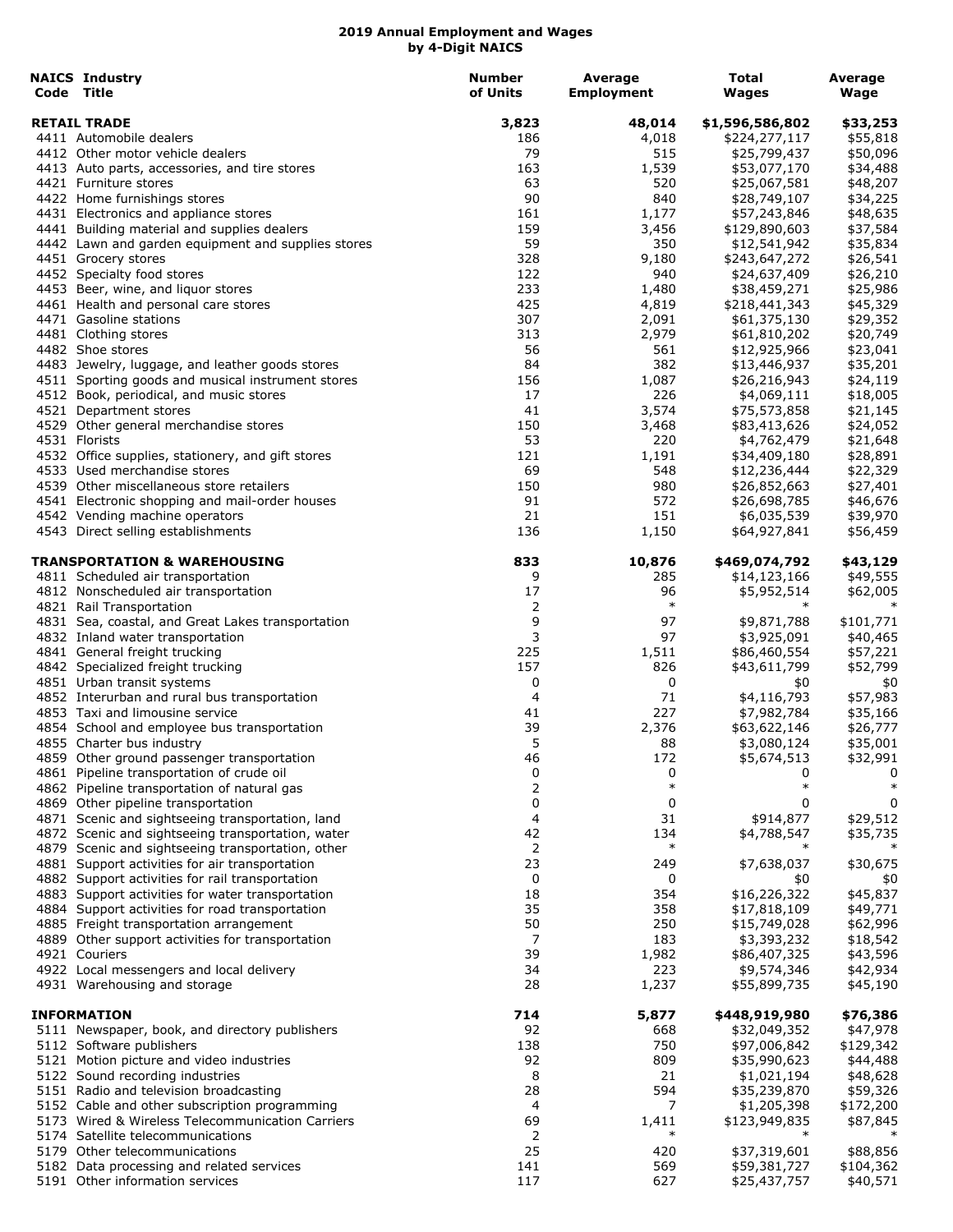| <b>NAICS Industry</b><br>Code Title                                                        | <b>Number</b><br>of Units | Average<br><b>Employment</b> | Total<br>Wages                | Average<br>Wage       |
|--------------------------------------------------------------------------------------------|---------------------------|------------------------------|-------------------------------|-----------------------|
| <b>FINANCE &amp; INSURANCE</b>                                                             | 1,746                     | 25,796                       | \$2,625,560,943               | \$101,782             |
| 5221 Depository credit intermediation                                                      | 335                       | 9,915                        | \$760,814,438                 | \$76,734              |
| 5222 Nondepository credit intermediation                                                   | 154                       | 1,156                        | \$117,122,735                 | \$101,317             |
| 5223 Activities related to credit intermediation                                           | 117                       | 719                          | \$59,521,377                  | \$82,784              |
| 5231 Securities and commodity contracts brokerage                                          | 151                       | 3,053                        | \$512,229,826                 | \$167,779             |
| 5232 Securities and commodity exchanges<br>5239 Other financial investment activities      | 0<br>271                  | 0<br>1,586                   | \$0<br>\$367,584,329          | \$0<br>\$231,768      |
| 5241 Insurance carriers                                                                    | 100                       | 4,990                        | \$461,196,056                 | \$92,424              |
| 5242 Insurance agencies, brokerages, and related                                           | 594                       | 4,341                        | \$343,627,697                 | \$79,159              |
| 5251 Insurance and employee benefit funds                                                  | 15                        | 21                           | \$2,055,418                   | \$97,877              |
| 5259 Other investment pools and funds                                                      | 10                        | 15                           | \$1,409,067                   | \$93,938              |
| <b>REAL ESTATE, RENTAL &amp; LEASING</b>                                                   | 1,178                     | 6,422                        | \$323,777,742                 | \$50,417              |
| 5311 Lessors of real estate                                                                | 237                       | 1,039                        | \$52,742,422                  | \$50,763              |
| 5312 Offices of real estate agents and brokers                                             | 346                       | 916                          | \$48,328,220                  | \$52,760              |
| 5313 Activities related to real estate                                                     | 377<br>73                 | 2,737<br>788                 | \$143,864,757                 | \$52,563              |
| 5321 Automotive equipment rental and leasing<br>5322 Consumer goods rental                 | 72                        | 412                          | \$28,789,182<br>\$15,446,900  | \$36,534<br>\$37,492  |
| 5323 General rental centers                                                                | 15                        | 112                          | \$5,834,298                   | \$52,092              |
| 5324 Machinery and equipment rental and leasing                                            | 47                        | 358                          | \$24,482,566                  | \$68,387              |
| 5331 Lessors of nonfinancial intangible assets                                             | 12                        | 60                           | \$4,289,397                   | \$71,490              |
| PROFESSIONAL, SCIENTIFIC, & TECHNICAL SERVICES                                             | 5,681                     | 25,687                       | \$2,095,878,762               | \$81,593              |
| 5411 Legal services                                                                        | 850                       | 4,254                        | \$315,847,396                 | \$74,247              |
| 5412 Accounting and bookkeeping services                                                   | 582                       | 3,053                        | \$205,475,878                 | \$67,303              |
| 5413 Architectural and engineering services                                                | 589                       | 4,143                        | \$329,859,767                 | \$79,619              |
| 5414 Specialized design services                                                           | 154                       | 468                          | \$29,523,351                  | \$63,084              |
| 5415 Computer systems design and related services                                          | 1,694                     | 7,463                        | \$719,258,301                 | \$96,377              |
| 5416 Management and technical consulting services                                          | 1,098                     | 2,827                        | \$255,702,854                 | \$90,450              |
| 5417 Scientific research and development services<br>5418 Advertising and related services | 187<br>254                | 809<br>820                   | \$91,526,321<br>\$54,327,497  | \$113,135<br>\$66,253 |
| 5419 Other professional and technical services                                             | 276                       | 1,851                        | \$94,357,397                  | \$50,976              |
| <b>MANAGEMENT OF COMPANIES</b>                                                             | 283                       | 13,223                       | \$1,426,845,896               | \$107,906             |
| 5511 Management of companies and enterprises                                               | 283                       | 13,223                       | \$1,426,845,896               | \$107,906             |
| <b>ADMINISTRATIVE &amp; SUPPORT &amp; WASTE MGMT SERVICES</b>                              | 3,070                     | 29,325                       | \$1,148,876,695               | \$39,177              |
| 5611 Office administrative services                                                        | 247<br>30                 | 1,239<br>328                 | \$72,304,845                  | \$58,357              |
| 5612 Facilities support services<br>5613 Employment services                               | 701                       | 9,872                        | \$21,166,618<br>\$347,179,141 | \$64,532<br>\$35,168  |
| 5614 Business support services                                                             | 203                       | 1,524                        | \$77,136,768                  | \$50,615              |
| 5615 Travel arrangement and reservation services                                           | 127                       | 2,123                        | \$112,498,313                 | \$52,990              |
| 5616 Investigation and security services                                                   | 182                       | 2,920                        | \$97,834,914                  | \$33,505              |
| 5617 Services to buildings and dwellings                                                   | 1,298                     | 8,353                        | \$283,315,883                 | \$33,918              |
| 5619 Other support services                                                                | 128                       | 1,191                        | \$33,443,675                  | \$28,080              |
| 5621 Waste collection                                                                      | 69                        | 793                          | \$43,920,868                  | \$55,386              |
| 5622 Waste treatment and disposal                                                          | 11                        | 301                          | \$16,580,964                  | \$55,086              |
| 5629 Remediation and other waste services                                                  | 78                        | 681                          | \$43,494,706                  | \$63,869              |
| <b>EDUCATIONAL SERVICES</b>                                                                | 690                       | 20,986                       | \$1,137,217,226               | \$54,189              |
| 6111 Elementary and secondary schools                                                      | 121                       | 5,878                        | \$250,663,336                 | \$42,644              |
| 6112 Junior colleges<br>6113 Colleges and universities                                     | 4<br>98                   | 568                          | \$27,357,186                  | \$48,164              |
| 6114 Business, computer and management training                                            | 83                        | 12,280<br>236                | \$777,060,158<br>\$17,484,908 | \$63,279<br>\$74,089  |
| 6115 Technical and trade schools                                                           | 44                        | 413                          | \$19,761,610                  | \$47,849              |
| 6116 Other schools and instruction                                                         | 258                       | 1,234                        | \$27,323,380                  | \$22,142              |
| 6117 Educational support services                                                          | 84                        | 378                          | \$17,566,648                  | \$46,473              |
| <b>HEALTH CARE &amp; SOCIAL ASSISTANCE</b>                                                 | 3,971                     | 81,431                       | \$4,028,699,449               | \$49,474              |
| 6211 Offices of physicians                                                                 | 589                       | 8,332                        | \$763,482,870                 | \$91,633              |
| 6212 Offices of dentists                                                                   | 356                       | 2,923                        | \$147,008,125                 | \$50,294              |
| 6213 Offices of other health practitioners                                                 | 570                       | 3,844                        | \$169,471,519                 | \$44,087              |
| 6214 Outpatient care centers                                                               | 159                       | 4,187                        | \$206,768,268                 | \$49,383              |
| 6215 Medical and diagnostic laboratories                                                   | 93                        | 1,324                        | \$120,724,591                 | \$91,182              |
| 6216 Home health care services                                                             | 158                       | 4,881                        | \$183,900,783                 | \$37,677              |
| 6219 Other ambulatory health care services                                                 | 59                        | 1,464                        | \$69,917,924                  | \$47,758              |
| 6221 General medical and surgical hospitals                                                | 14                        | 18,551                       | \$1,107,362,490               | \$59,693              |
| 6222 Psychiatric and substance abuse hospitals                                             | 4                         | 1,915                        | \$92,524,331                  | \$48,316              |
| 6223 Other hospitals                                                                       | 7                         | 3,216                        | \$212,671,471                 | \$66,129              |
| 6231 Nursing care facilities<br>6232 Residential mental health facilities                  | 87<br>228                 | 9,927                        | \$377,963,212                 | \$38,074              |
| 6233 Community care facilities for the elderly                                             | 66                        | 3,859<br>3,074               | \$111,528,656<br>\$89,670,337 | \$28,901<br>\$29,171  |
|                                                                                            |                           |                              |                               |                       |